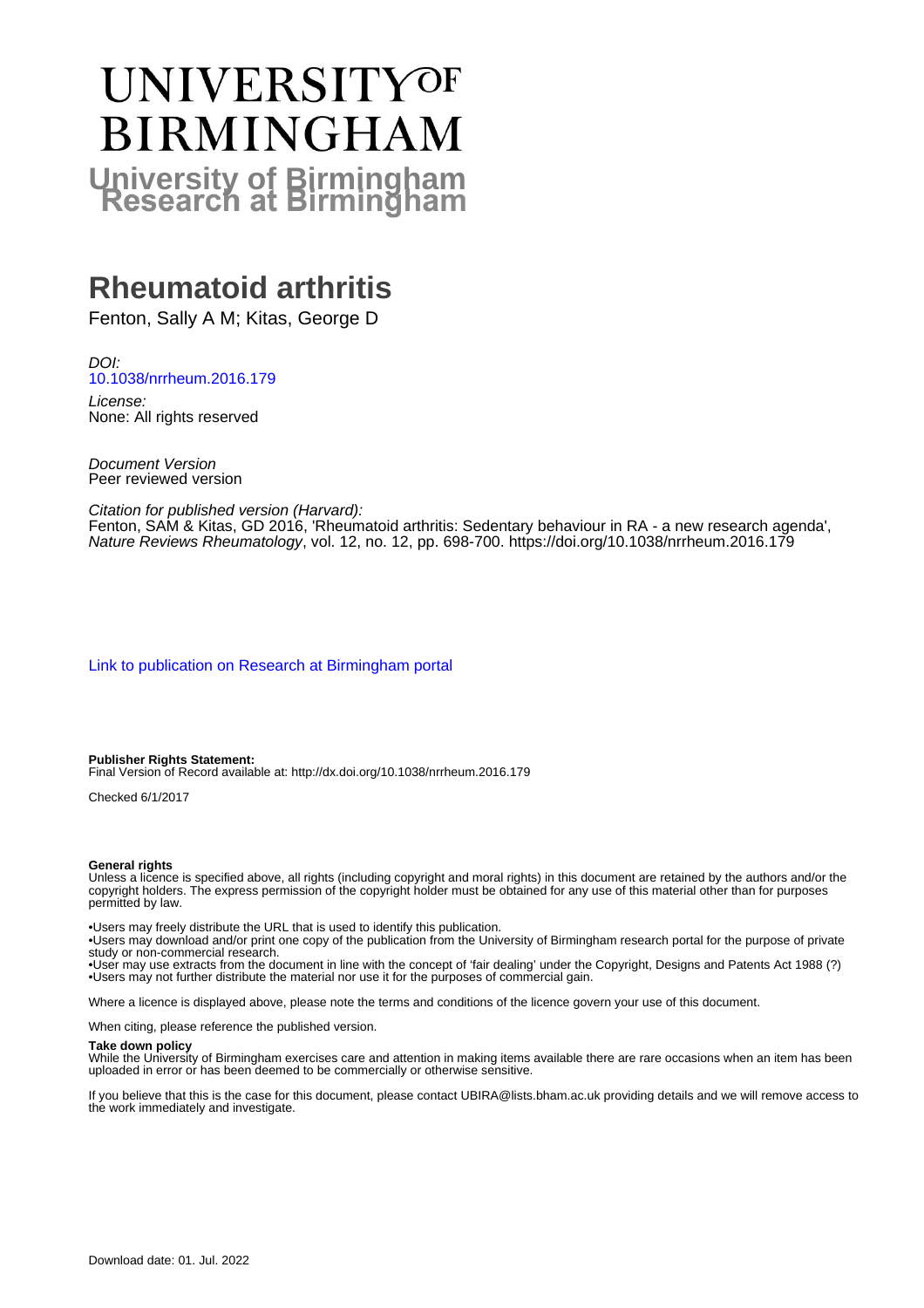#### **RHEUMATOID ARTHRITIS:**

#### **Sedentary behaviour in RA — a new research agenda**

Sally A. M. Fenton and George D. Kitas

### **Standfirst**:

Sedentary behaviour is reported to have adverse consequences for metabolic, functional and cardiovascular health — outcomes already prevalent in patients with rheumatoid arthritis (RA). This commentary considers the relevance of sedentary behaviour in the context of RA, highlighting the limitations of past work and offering suggestions for a new research agenda.

## **Main text:**

Sedentary behaviour is defined as "any waking behaviour characterized by an energy expenditure  $\leq$ 1.5 MET [metabolic equivalent of task] while in a sitting or reclining posture," where 1 MET is the amount of oxygen consumed at rest (that is, 3.5 ml·kg- $1 \cdot \text{min}^{-1}$ . Common sedentary behaviours include watching television, using a computer and driving. Sedentary behaviour is distinct from physical inactivity, which is defined as insufficient engagement in physical activity with a MET value  $\geq$ 3 (that is, <150 minutes of moderate-to-vigorous physical activity per week)<sup>1</sup>.

A growing body of work conducted in healthy and clinical populations indicates that high levels of sedentary behaviour relate to increased systemic inflammation independent of the anti-inflammatory effect of physical activity<sup>2</sup>. Indeed, experimental studies have reported that the acute and chronic physiological responses to sedentary behaviour are different to those resulting from physical activity. An example of this is the contrast between cellular mechanisms (including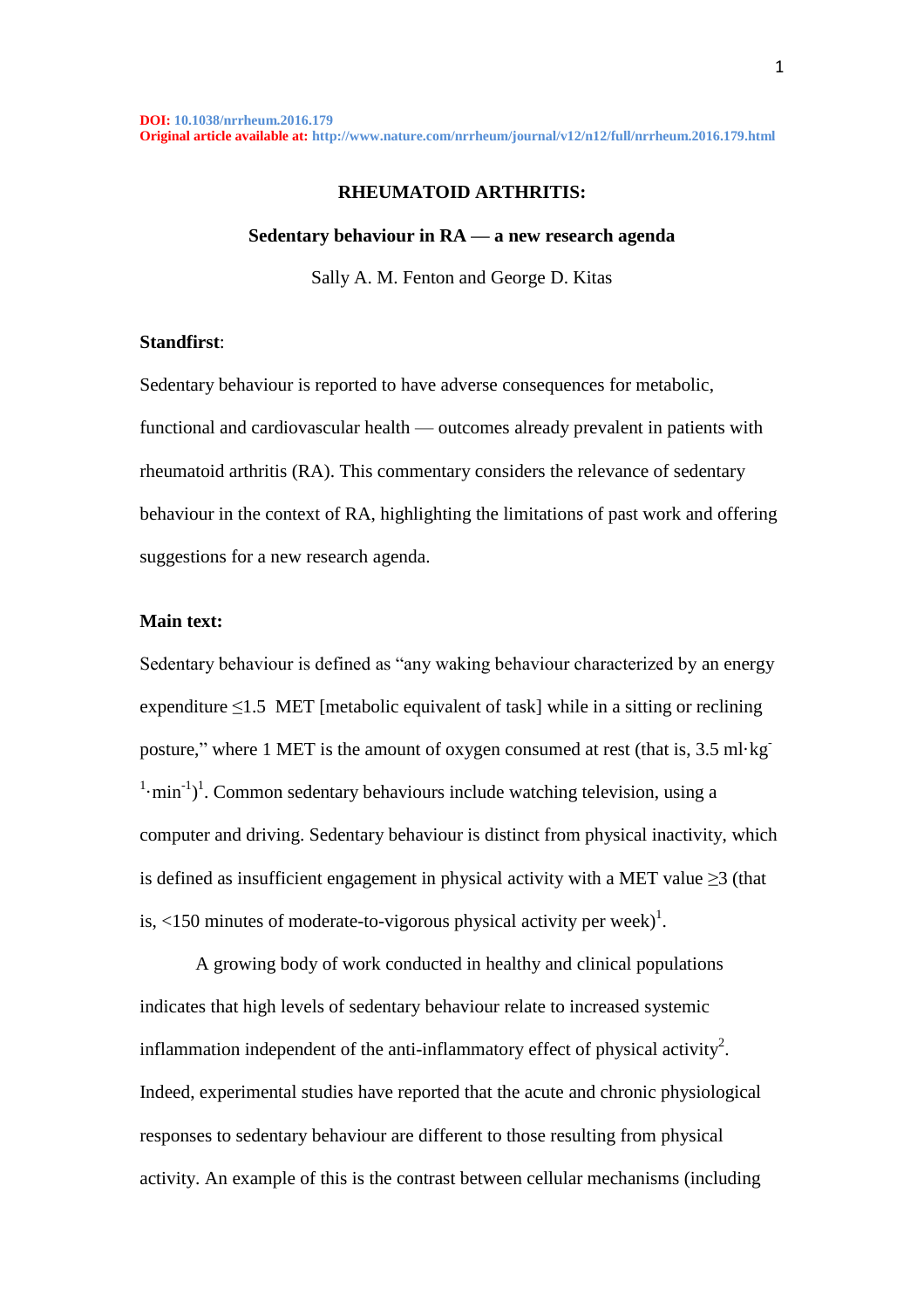muscle fibre types affected and absence or presence of messenger RNA) underlying the decrease in lipoprotein lipase (LPL) activity that can occur in response to prolonged sitting, and the increase in LPL observed during physical activity<sup>3</sup>. Low levels of LPL are associated with increased circulating triglycerides and decreased high-density lipoprotein cholesterol – precursors to elevated inflammation and possible contributors to accelerated atherosclerosis. So why is this work relevant to rheumatoid arthritis (RA)?

For many clinical populations, functional limitation might result in increased sedentarity, which might, in turn, further affect disease outcomes. Considering that sedentary behaviour is associated with increased inflammation, it is important to examine its role specifically in conditions in which inflammation comprises a substantial component of disease aetiology and outcome, such as RA. High-grade systemic and local inflammation in RA leads to joint pain and stiffness, fatigue, functional disability, adverse psychosocial effects and reduced quality of life, all of which might contribute to increased sedentarity. This sedentarity, in turn, might perpetuate the already elevated inflammatory load and contribute to the continuing presence of such features (Figure 1), as well as important comorbidities, such as cardiovascular disease (CVD) and rheumatoid cachexia.

Research examining the implications of sedentary behaviour for health outcomes in RA is still in its infancy, and it is only since 2013 that sedentary behaviour and physical inactivity have consistently been considered as separate constructs in RA studies. Results of preliminary work link increased sedentary behaviour (as distinct from physical inactivity) to higher disease activity, worse physical function, lower muscle density and bone mass, and increased CVD risk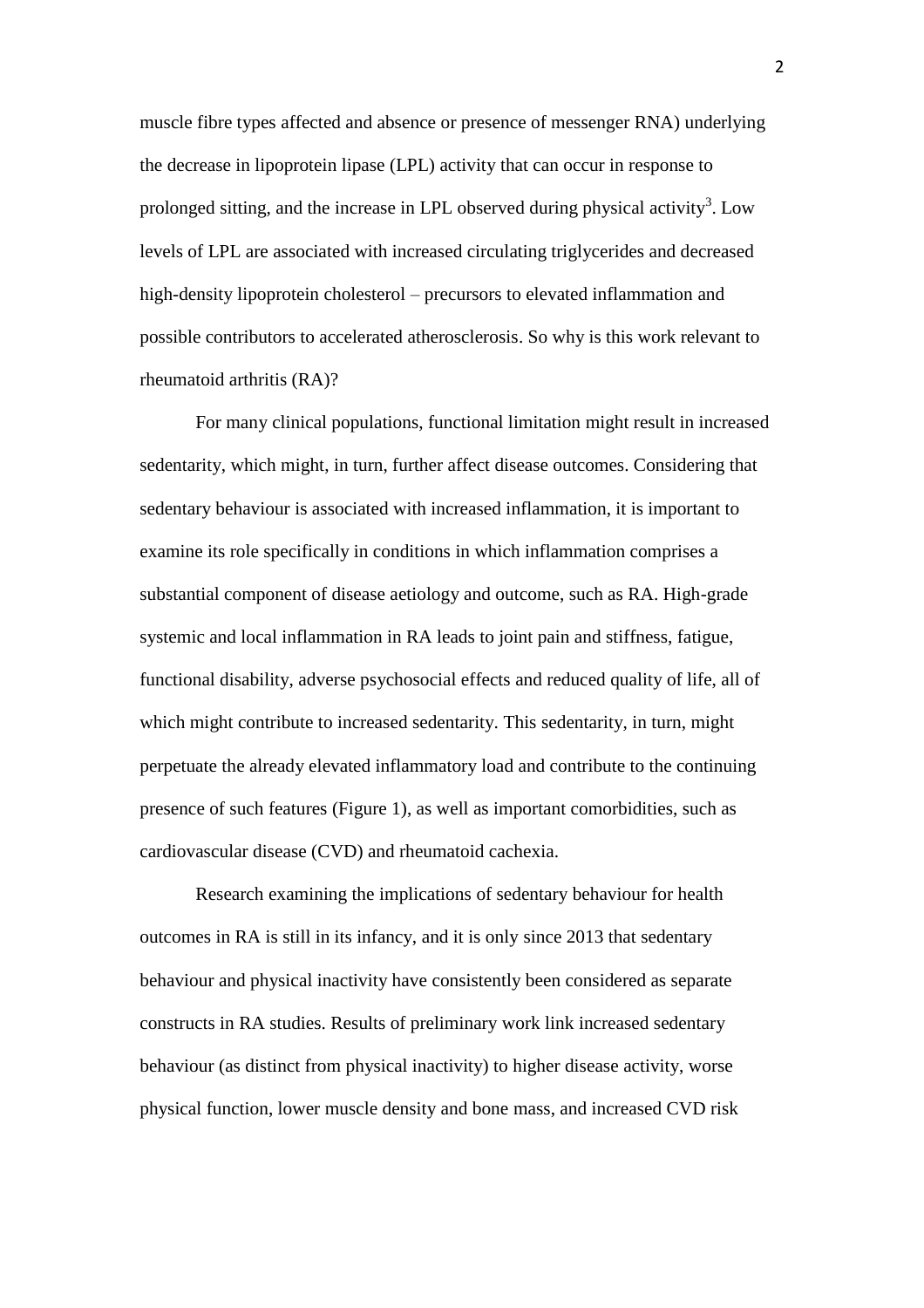factor burden in people with  $RA<sup>4,5</sup>$ . These studies clearly suggest the need for further observational, mechanistic and even intervention research in this domain.

However, a number of methodological shortcomings with regards to the conceptualisation and measurement of sedentary behaviour in RA need to be addressed if research is to continue to pursue this line of enquiry. First, few studies have employed objective measures (for example, accelerometers and posture sensors) of sedentary behaviour in RA. Instead, researchers have relied heavily on self-report assessments of 'sitting time', which have been shown to underestimate sedentary behaviour in this group of patients<sup>6</sup>. Still, although the application of objective methods would be preferable, the instruments and algorithms currently employed to quantify sedentary behaviour have not been validated for use specifically in RA. This factor is important because people with RA have an elevated basal metabolic rate compared to matched healthy adults<sup>7</sup>, and consequently the energy cost of common sitting behaviours (such as watching television) might differ between these populations.

Second, the definition of sedentary behaviour applied across RA studies is inconsistent. Studies to date have not considered concurrently both energy expenditure and posture in their characterisation of 'sedentariness'. As self-report tools typically consider only 'sitting time', they assess behaviour solely on the basis of posture (sitting), and do not afford the ability to directly assess the energy requirements of the behaviours recorded. By contrast, studies employing accelerometers enable the energy cost of activities to be inferred (on the basis of trunk accelerations), but do not qualify the posture at which these activities are undertaken. Adding to this limitation, currently available studies have variably defined the energy cost of sedentary behaviour as 1.0 to 1.5  $METS<sup>1</sup>$ . To be clear, where studies do not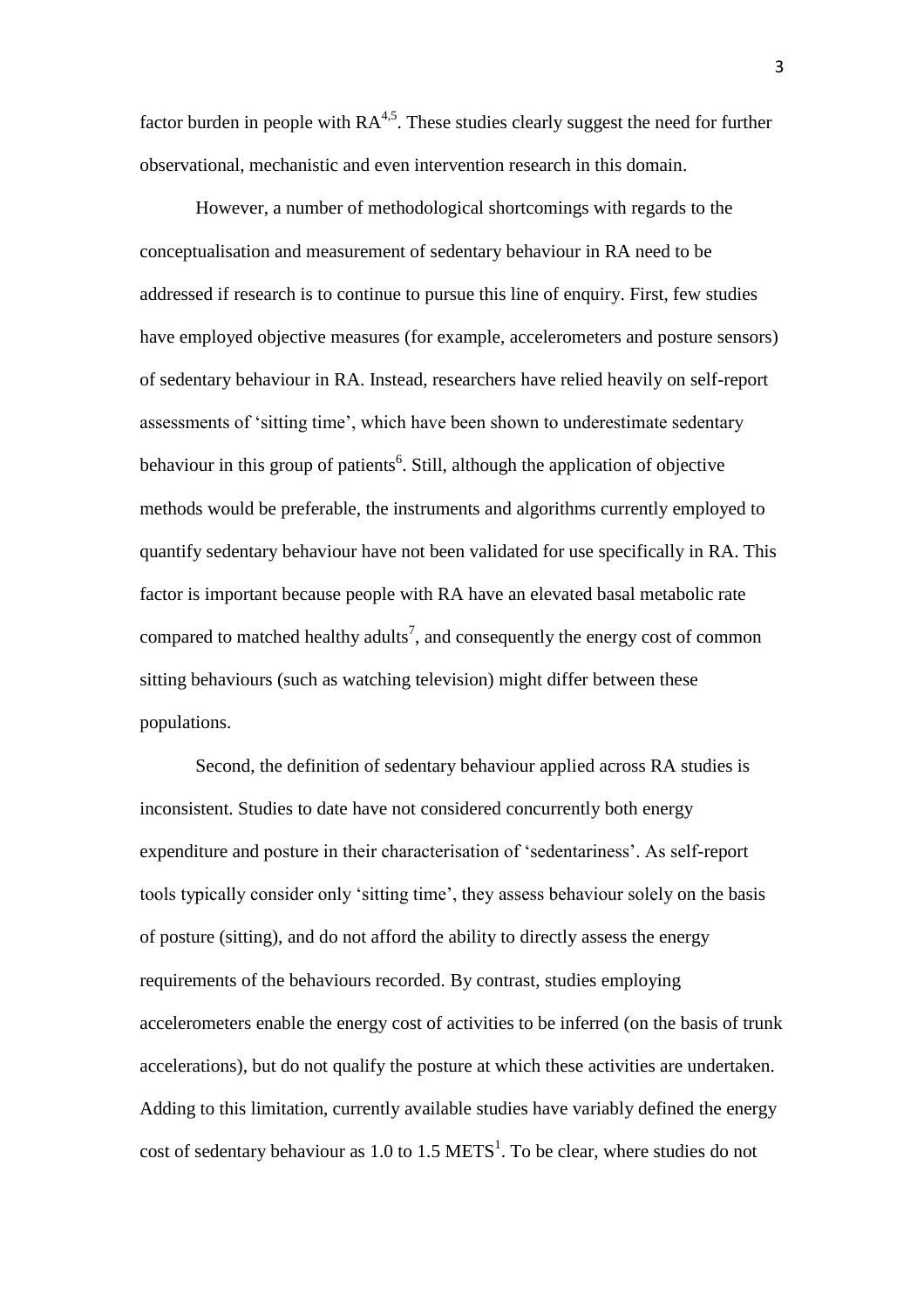consider the full spectrum of behaviours requiring  $\leq 1.5$  METS in their definition of sedentary, conclusions cannot be drawn regarding the health implications of many common sedentary behaviours. For example, in healthy adults, sitting quietly and reading is reported to expend 1.3 METS<sup>8</sup>. Thus, until studies have been conducted which confirm the metabolic costs of 'sitting behaviours' in RA, research should endorse the definition of sedentary as applied consistently among epidemiological and experimental studies conducted among other populations (that is, ≤1.5 METS**)** when seeking to establish the health consequences of prolonged sitting for people living with RA.

Finally, studies are yet to comprehensively examine the multiple constituents of sedentary behaviour proposed to be relevant to RA disease outcomes. These constituents have been defined as 'SITT'<sup>9</sup> and include the following:  $S$  — sedentary behaviour frequency (number of sedentary bouts of a certain duration);  $I$  interruptions (frequency of getting up);  $T$  — time (duration); and  $T$  — type (mode or context) of sedentary behaviour<sup>9</sup>. Indeed, although total sedentary time accrued is adversely related to inflammation, data have also revealed that the number (and duration) of uninterrupted sedentary periods, and the frequency of interruptions or breaks in sedentary time predict variability in systemic inflammation among both healthy and patient populations<sup>2,10</sup>. In addition, certain types of sedentary behaviour (for example, television viewing) are reported to be more closely linked to negative health outcomes than others<sup>10</sup>. Variable relationships between sedentary behaviour type and health outcomes are suggested to be influenced by other context-specific behaviours undertaken whilst sedentary (for example, snacking during television viewing is potentially linked to increased adiposity).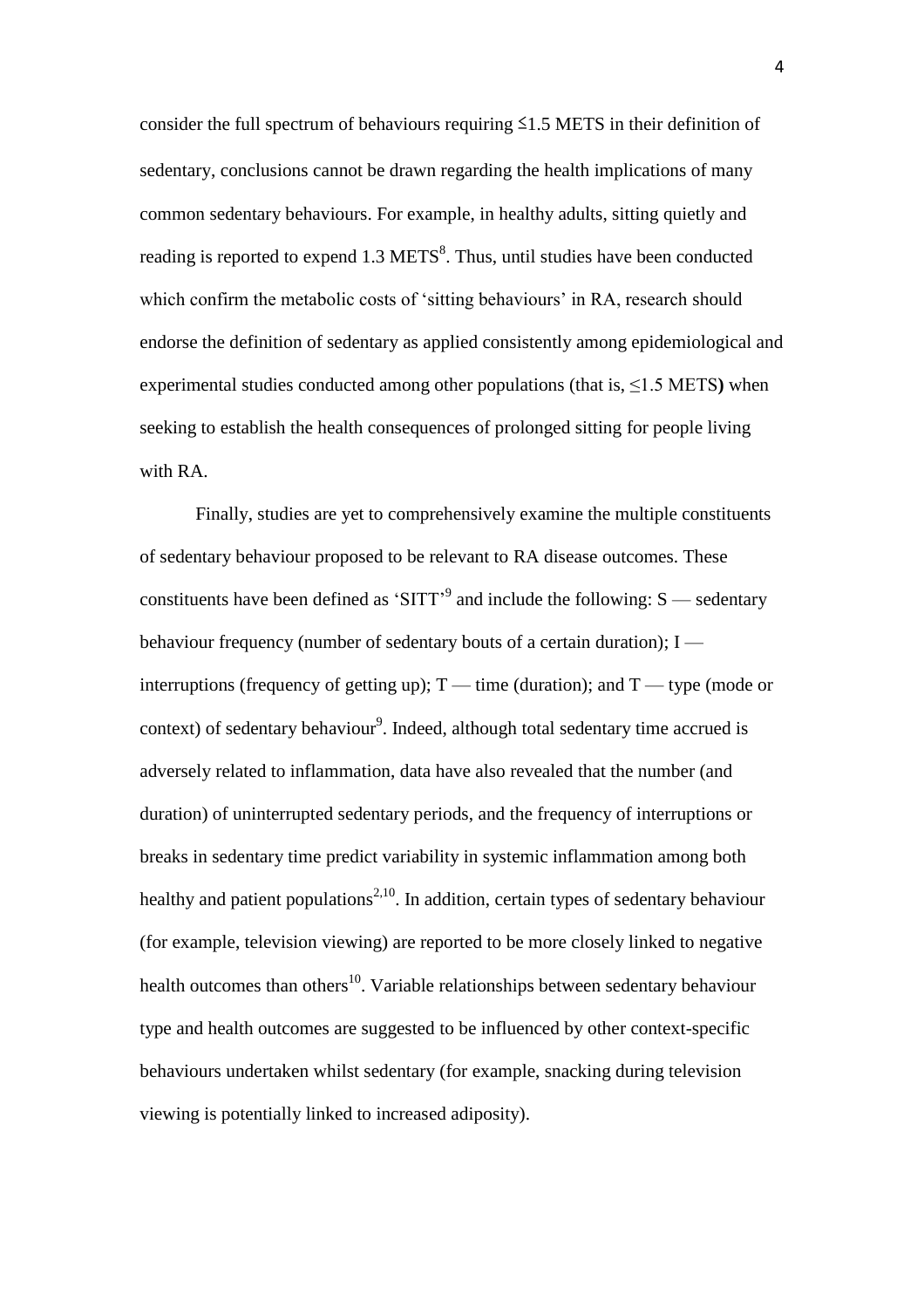In summary, although research in sedentary behaviour and its consequences in people with RA is desirable, current research priorities must include the use of a uniform definition, validation of the approaches employed to assess sedentariness in this population, and subsequent application of the validated methods to examine the implications of sedentary behaviour (including its individual components) on the outcomes of RA and its comorbidities. The generation of a critical mass of consistently high quality research in this domain will enable identification of the specific constituents of sedentary behaviour that are particularly relevant to the physical and psychosocial health of people living with RA. In turn, these findings might open up new lines of treatment (such as sedentary behaviour change interventions, either as 'self management' or facilitated by trained health professionals) aiming to reduce the burden of RA. In addition, the efficacy and costeffectiveness of such interventions will also need to be formally assessed.

Sally A. M. Fenton and George D. Kitas are at the School of Sport, Exercise and Rehabilitation Sciences, University of Birmingham, Edgbaston Park Road, Edgbaston, Birmingham B15 2TT, UK, and Department of Rheumatology, Russells Hall Hospital, Dudley Group NHS Foundation Trust, Pensnett Road, Dudley DY1 2HQ, UK

Correspondence to S.A.M.F s.a.m.fenton@bham.ac.uk

References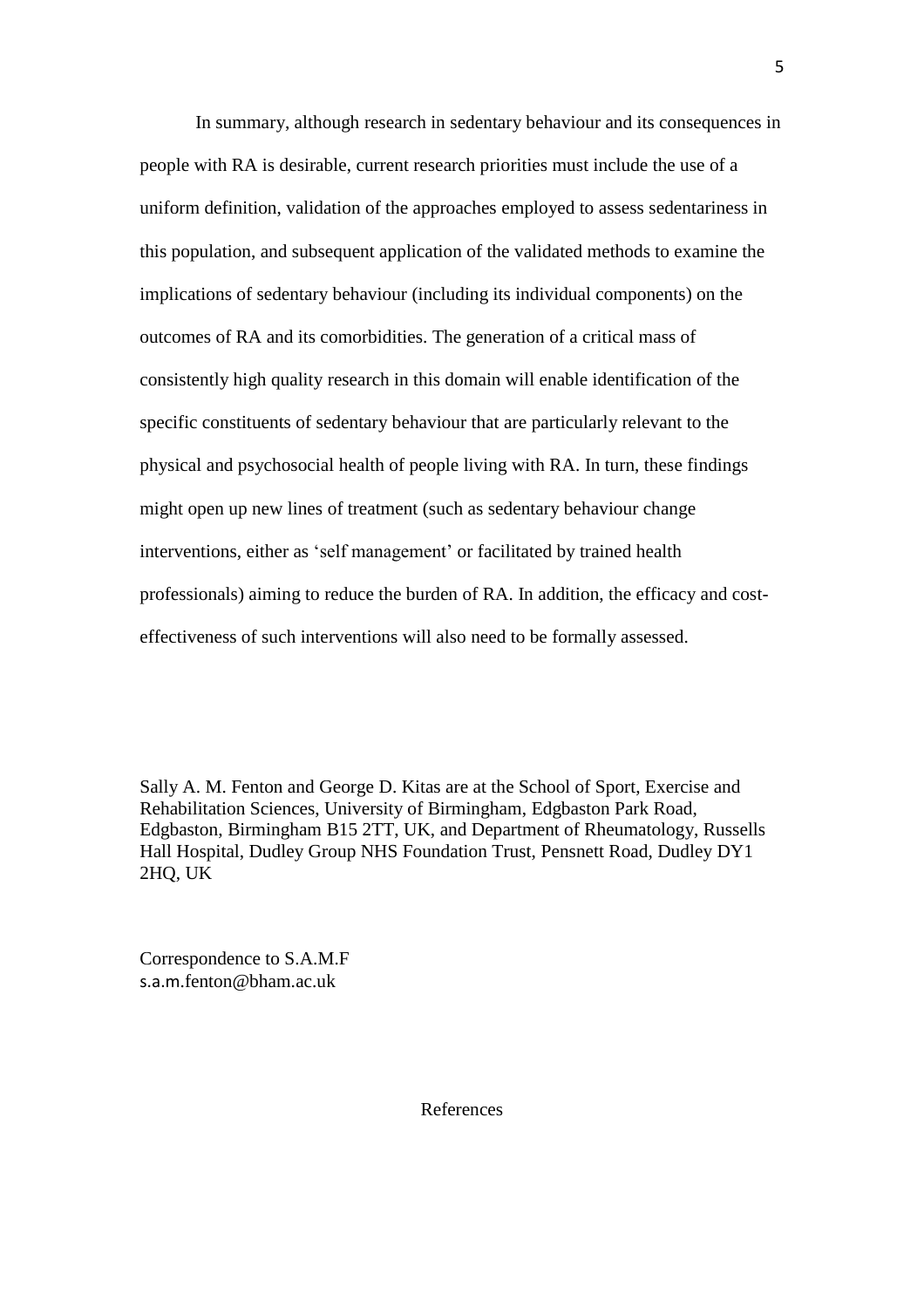1. Sedentary Behavior Research Network. Letter to the Editor: Standardised use of the terms 'sedentary' and 'sedentary behaviours'. *Appl Physiol Nutr Metab* 2012;37:540- 542.

2. Biswas A, Oh PI, Faulkner GE et al. Sedentary Time and Its Association With Risk for Disease Incidence, Mortality, and Hospitalization in Adults: A Systematic Review and Meta-analysis. *Ann Int Med* 2015;162:123-132

3. Hamilton MT, Hamilton DG, Zderic T. HRole of Low Energy Expenditure and Sitting in Obesity, Metabolic Syndrome and Type 2 Diabetes and Cardiovascular Disease. *Diabetes* 2007; 56:2655-2667

4. Yu CA, Rouse PC, Veldhuijzen van Zanten JJ et al. Subjective and objective levels of physical activity and their association with cardiorespiratory fitness in rheumatoid arthritis patients. *Arthritis Res Ther* 2015;17:59

5. Prioreschi A, Makda MA, Tikly M, McVeigh JA. Habitual Physical Activity, Sedentary Behaviour and Bone Health in Rheumatoid Arthritis. *Int J Sports Med* 2015;36:1021-1026..

6. Gilbert AL, Lee J, Ma M et al. Comparison of Subjective and Objective Measures of Sedentary Behavior Using the Yale Physical Activity Survey and Accelerometry in Patients With Rheumatoid Arthritis. *J Phys Act Health* 2016;13:371-376.

7. Metsios GS, Stavropoulos-Kalinoglou A, Panoulas VF et al. New resting energy expenditure prediction equations for patients with rheumatoid arthritis. *Rheumatology (Oxford)* 2008;47:500-506.

8. Ainsworth BE, Haskell WL, Leon AS et al. Compendium of physical activities: classification of energy costs of human physical activities. *Med Sci Sports Exerc* 1993;25:71-80.

9. Tremblay MS, Colley RC, Saunders TJ, Healy GN, Owen N. Physiological and health implications of a sedentary lifestyle. *Appl Physiol Nutr Metab* 2010;35:725- 740.

10. de Rezende LF, Rey-López JP, Matsudo VKR, Luiz OdC. Sedentary behavior and health outcomes among older adults: a systematic review. *BMC Public Health* 2014;14:333

#### **Competing interests**

The authors declare no competing interests.

**Figure 1.** Proposed cyclic relationship between sedentary behaviour, inflammation and worsening disease outcomes in rheumatoid arthritis (RA). This figure illustrates the hypothesis that sedentary behaviour perpetuates the chronic high-grade